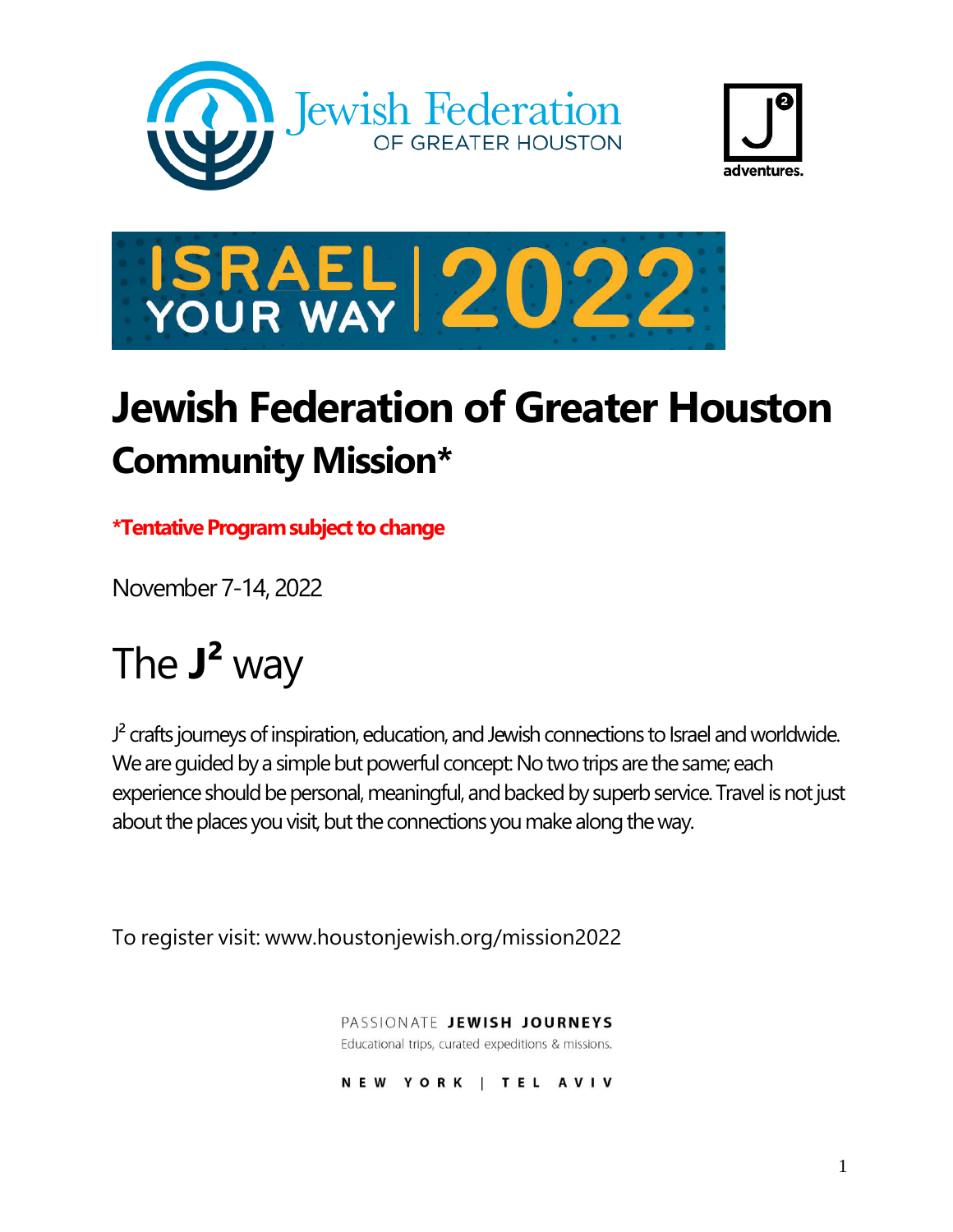



# Program **Outline**



# **01:** MONDAY, NOVEMBER 7 | OPENING EVENT| TLV

- Check in at Tel Aviv Hilton Hotel.
- **Welcome cocktail** and **dinner** at the hotel to begin our journey. Welcome remarks by chairs **Russ and Leslie Robinson**.

OF GREATER HOUSTON

# **02: TUESDAY, NOVEMBER 8 | TRACK DAY#1 | TLV**

"**Israel Today, almost 75**" Briefing by **David Siegal**, former Israeli Consul General.

*See sample track components*

#### *ALL TRACKS:*

- **Festive dinner** at **Riverside** on the banks of the Yarkon River.
- **03:** W E D N E S D A Y , N O V E M B E R 9 **| T R A C K D A Y # 2 |** T L V

*See sample track components*

#### *ALL TRACKS:*

- **Free evening** to enjoy Tel Aviv's culinary scene
- **Optional**: Late night Tel Aviv bar tour.

# **04:** THURSDAY, NOVEMBER 10 **TRACK DAY #3** TLV

 "Our response to the crisis in **Ukraine**" Briefing by senior Jewish Agency and JDC officials.

*See sample track components*

## *ALL TRACKS:*

**Mission party**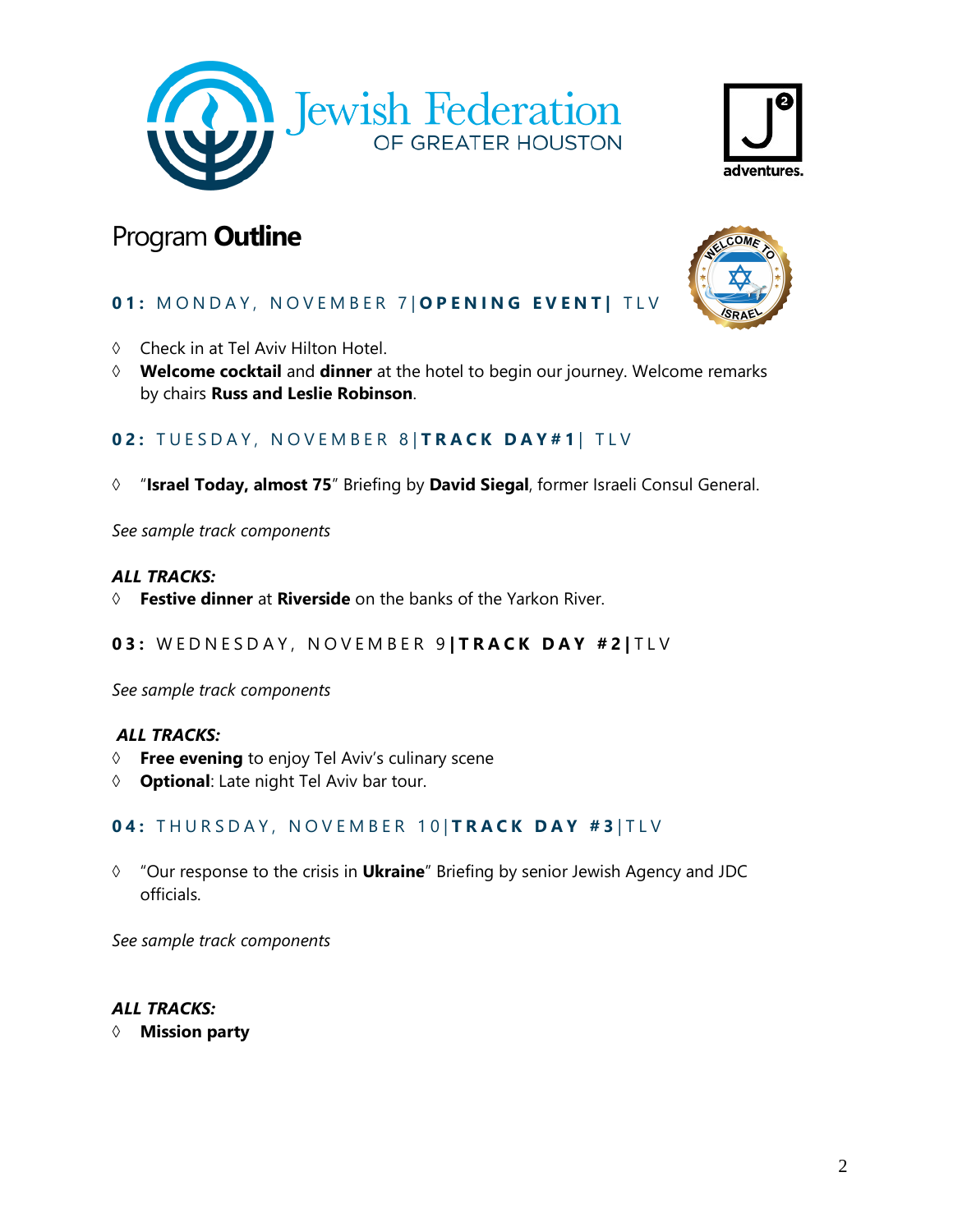



# **0 5 :** F R I D A Y , N O V E M B E R 1 1 | **E L E C T I V E S** | JLM

 $\Diamond$  Checkout from the hotel

# **You will preselect your choice from the following:**

## **YAD VASHEM**

- $\Diamond$  Visit **Yad Vashem**, the national memorial to the six million Jewish victims of the Holocaust, an essential emotional and educational experience. Your tour will include: The Avenue of the Righteous, The Historical Museum, and The Children's Memorial, commemorating the 1. 5 million children lost during the Holocaust.
- Continue to **Mount Herzl**, Israel's national cemetery where the leaders of the nation are buried.

## **CITY OF DAVID**

- Explore the **City of David**, the core of ancient Jerusalem, and learn how the city was administered during the First Temple period
- Join the Temple Mount **Sifting Project** and help reveal the secrets of the Temple Mount. A chance to touch a part of history through sifting and sorting artifacts.

#### **ISRAEL MUSEUM**

 Visit the **Israel Museum** with its fascinating collections that range from archaeology and the Dead Sea scrolls to Jewish life and art, and from an open-air model of Jerusalem during the Second Temple to contemporary Israeli and European art, and an amazing **sculpture garden.**

#### **DIG AT BEIT GUVRIN**

 Get in touch with the land and history of Israel during an archaeological dig at the **Beit Guvrin Caves**. Uncover pottery from the Hellenistic period, 2300 years ago before crawling through the Maresha Cave Labyrinth, a UNESCO World Heritage Site.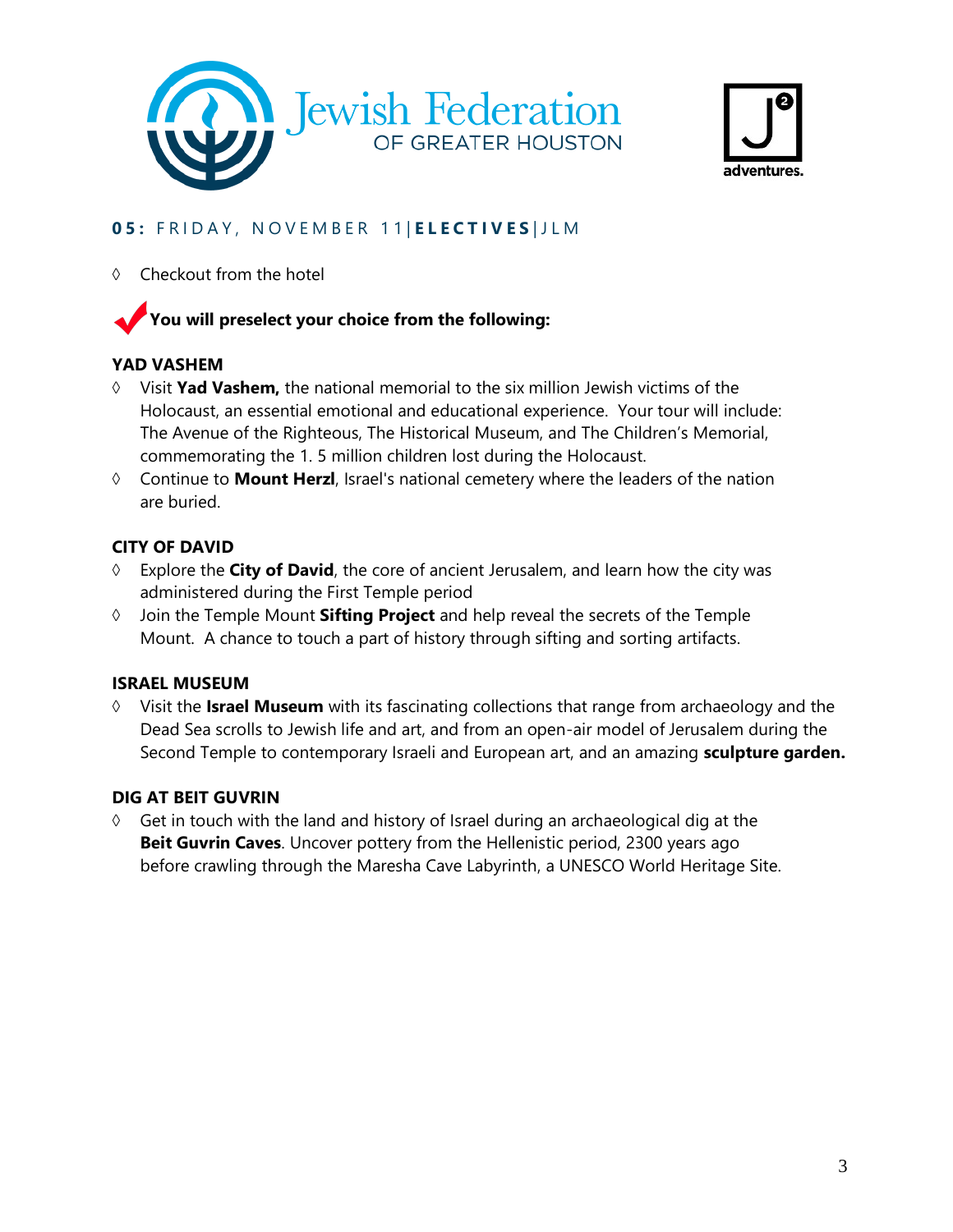



## **HIDDEN GEMS**

- Discover **Hanevi'im Street** (Street of the Prophets) and learn about the extraordinary people that lived in one of Jerusalem's first modern neighborhoods. Visit the homes of Eliezer Ben Yehuda, the reviver of the Hebrew language, and artist Anna Ticho, view the Ethiopian Church, the Italian Hospital and other interesting buildings
- Visit The **Italian Museum** and learn about this less known but fascinating Jewish community.

#### **ALL ELECTIVES:**

- $\Diamond$  Check into the hotel with time to prepare for Shabbat.
- **Pre-Kabbalat Shabbat** ceremony
- Proceed to the **Kotel** for personal reflection as we welcome Shabbat.
- **Festive Shabbat dinner** at Beit Shmuel overlooking the walls of the Old City with guests and **A Capella singing group**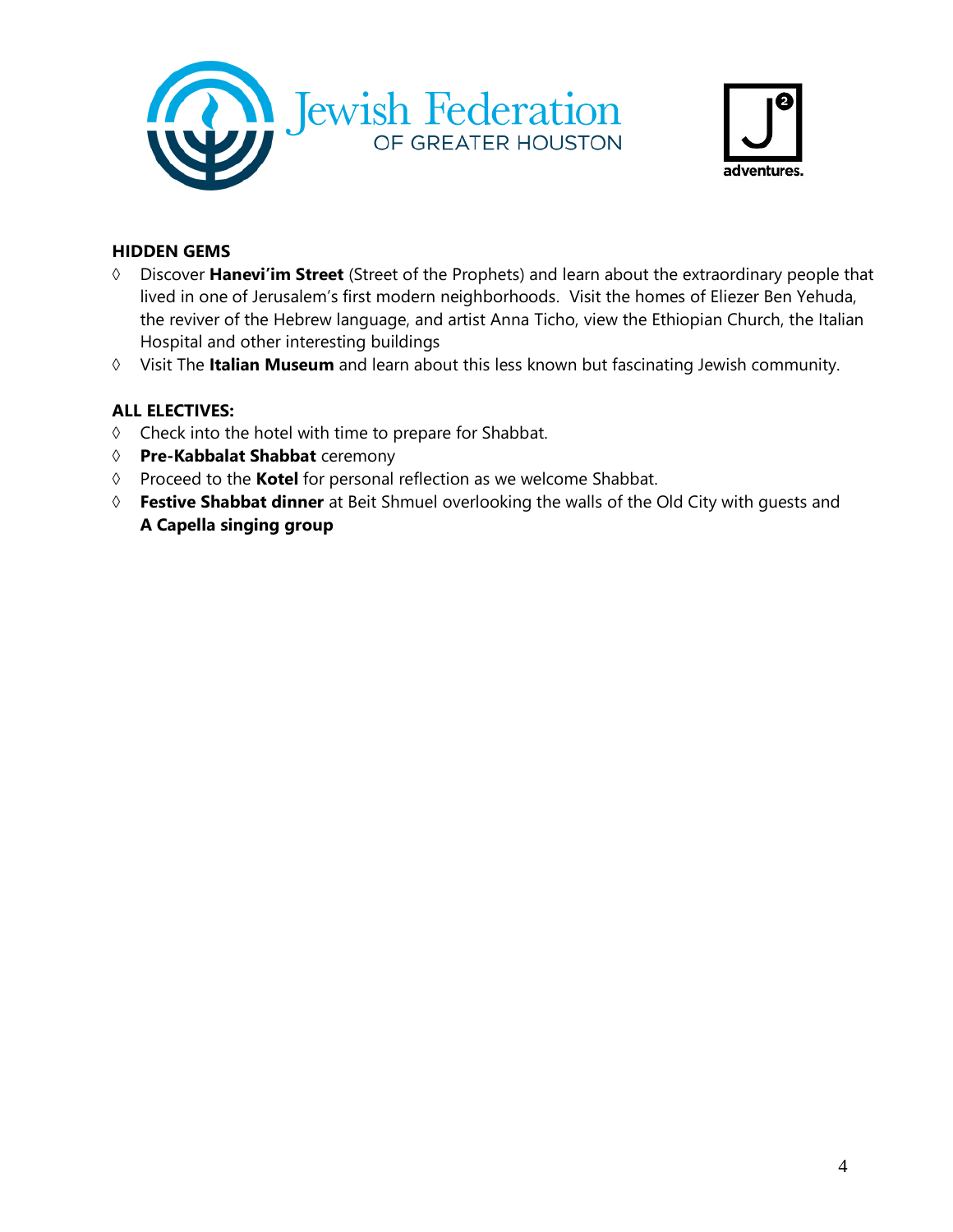



# **0 6 :** S A T U R D A Y , N O V E M B E R 1 2 | **O P T I O N A L T O U R I N G** | J L M

(Optional) Shabbat morning services at a local synagogue.

# *Options include:*



- **Walking tour** to the heart of Jewish life, history, and holiness, The **Old City's Jewish Quarter**, ancient ramparts, climbing to the rooftops for a bird's-eye view of the diverse, yet closely bound, communities of the Old City, walking through the Cardo, the main street of Roman-ruled Jerusalem.
- **Walking tour** to the **Tower of David Museum** where the story of Jerusalem is told with exciting exhibitions and in an amazing location.
- Visit the **Israel Museum** with its fascinating collections that range from archaeology and the Dead Sea scrolls to Jewish life and art, and from an open-air model of Jerusalem during the Second Temple to contemporary Israeli and European art.

# *All:*

- $\Diamond$  Return to the hotel
- **Bus conversations** -What we've seen and felt during our journey: Share the experiences and discoveries that have inspired you
- *Three Stars in the Jerusalem Sky*: At nightfall, we will mark the end of a special Shabbat with a communal **Havdallah** ceremony.
- **Optional** late-night tour of the **Western Wall Tunnel**, the underground continuation of the Kotel, and examine important archaeological discoveries that are revising our understanding of daily life in ancient Jerusalem.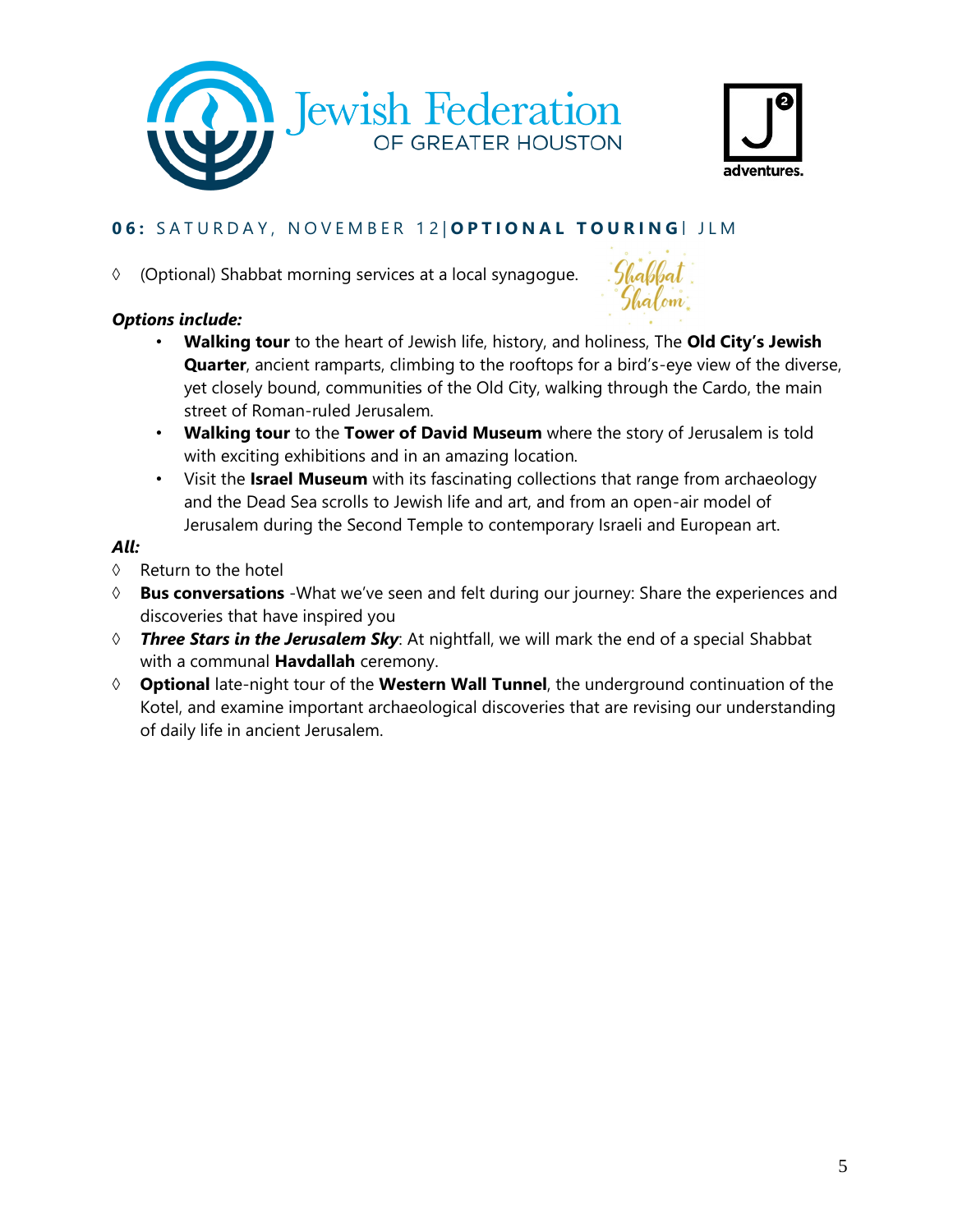



# **0 7 :** S U N D A Y , N O V E M B E R 1 3 | **E L E C T I V E S** | JLM

- **Optional** morning walk (or run) on the disused railroad tracks.
- **Guest speaker**: "Challenges and hopes for the future" **Jeff Swartz** Co-Founder and Board Chairman of Maoz, and former CEO of Timberland.

# **You will preselect your choice from the following:**

# **MASADA**

- *The Last Stand*: Climb via the Snake Path OR take the cable car to the top of **Masada** with its extraordinary views and fascinating archaeological remains. This UNESCO World Heritage Site is where Jewish rebels are believed to have made their final attempt to resist Roman invaders (c 74 CE). We'll learn about Masada's importance as a symbol of Jewish defense and discuss its influence on modern Israel.
- Float into happiness at the **Dead Sea**. Not much can live or swim in what is the saltiest piece of water in the world, nine times saltier than the ocean, but the weightless feeling of floating is great fun.

# **HERODIAN (and wine)**

- Visit **Herodian**, where King Herod built an impressive palace-fortress and where he is believed to have been buried in 4 BCE. This archaeological Site is the ideal place to explore the clout and character of one of ancient Israel's most influential and polarizing figures.
- **Wine tasting** at a local winery including a discussion on the rapid rise in the quantity and quality of Israeli wine.

# **BEGIN HERITAGE AND MARKET**

- Visit the **Begin Museum,** an experiential multimedia exhibit telling the story of the one of the most important chapters of the State of Israel through the life of the late Israeli Prime Minister Menachem Begin.
- Taste, drink, and learn at the **Mahane Yehuda** open-air Shuk (market) as we sample food and sweets from all over the Mediterranean and the Middle East and try to figure out what is Israeli about Israeli food. We will also take a special look into the secret of Israeli spices.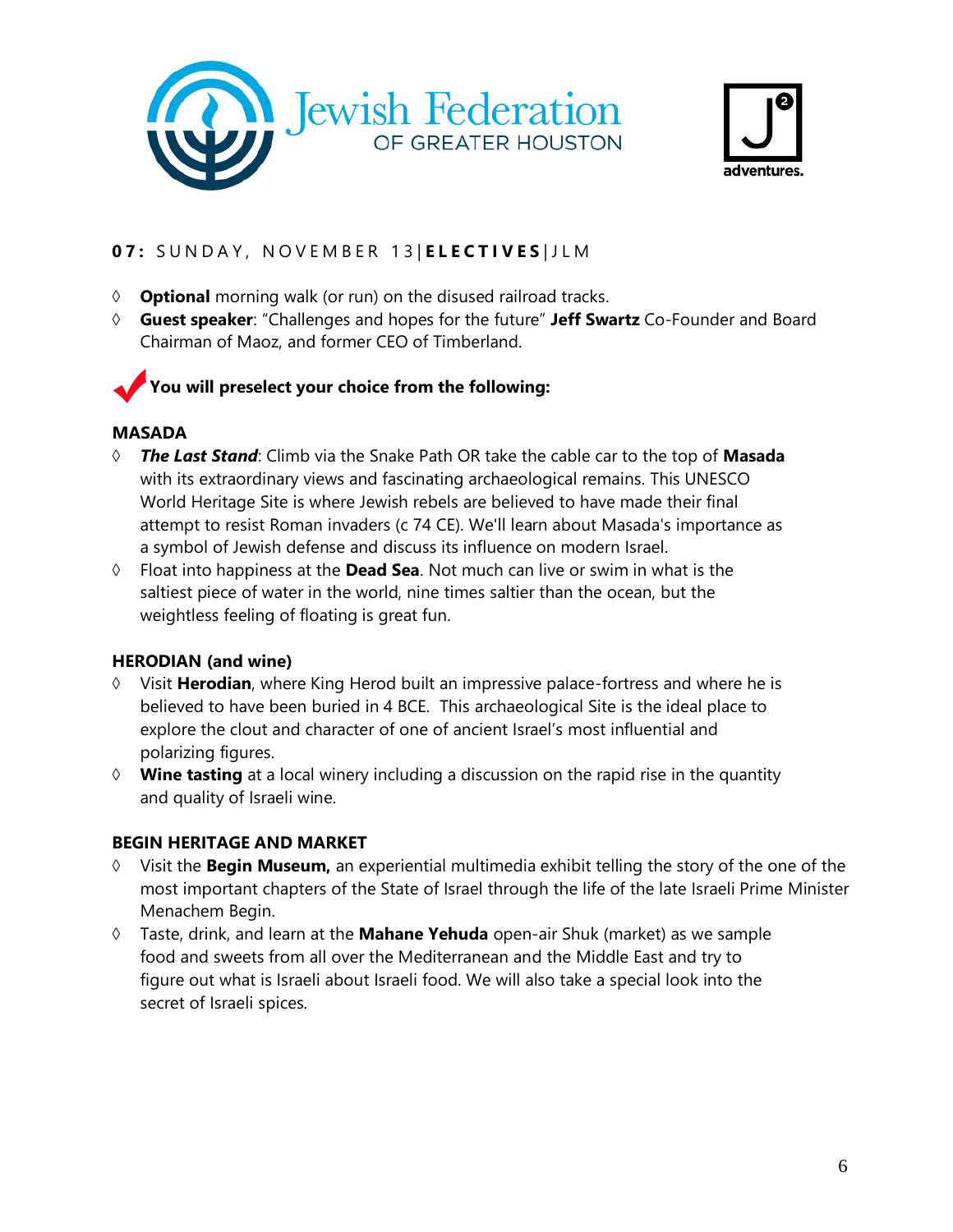



#### **BETHLEHEM**

- Explore Bethlehem, a Palestinian town on the **West Bank** and, as the birthplace of Jesus. We'll also examine contemporary life in Bethlehem. See how the Palestinian conflict with Israel impacts the local population and find out why, in such a religiously significant town, the size of the local Christian community is dwindling.
- $\Diamond$  A Message on the Wall: The famous, if anonymous, British street artist known as **Banksy** first came to Bethlehem in 2005. See murals and messages that he and other artists have painted on the Security Barrier that separates Bethlehem from Jerusalem.
- My Home in Gush Etzion: Dialogue with **Oded Ravivi**, Mayor of Efrat.

#### **LIGHT RAIL**

 1 City, 2 States, 3 Religions, and 4 Tribes: Take a ride on **Jerusalem's light rail** and experience the mosaic of the Jerusalem population. As we travel through Jerusalem's diverse neighborhoods, including those populated by Hareidim and Arabs, we'll note the difference between East and West Jerusalem and the ongoing struggles between the city's different communities. Discuss whether Jerusalem is divided, as former President Ruby Rivlin has suggested, into four "tribes."

#### *All Electives:*

- $\Diamond$  Return to hotel with time for last minute shopping and packing.
- **Farewell dinner** at the hotel. The President of Israel, Isaac Herzog has been invited to join us.

# **08: MONDAY, NOVEMBER 14 | UNTIL WE MEET AGAIN | FLIGHT**

- ♦ Check out.
- Transfers to Ben Gurion International Airport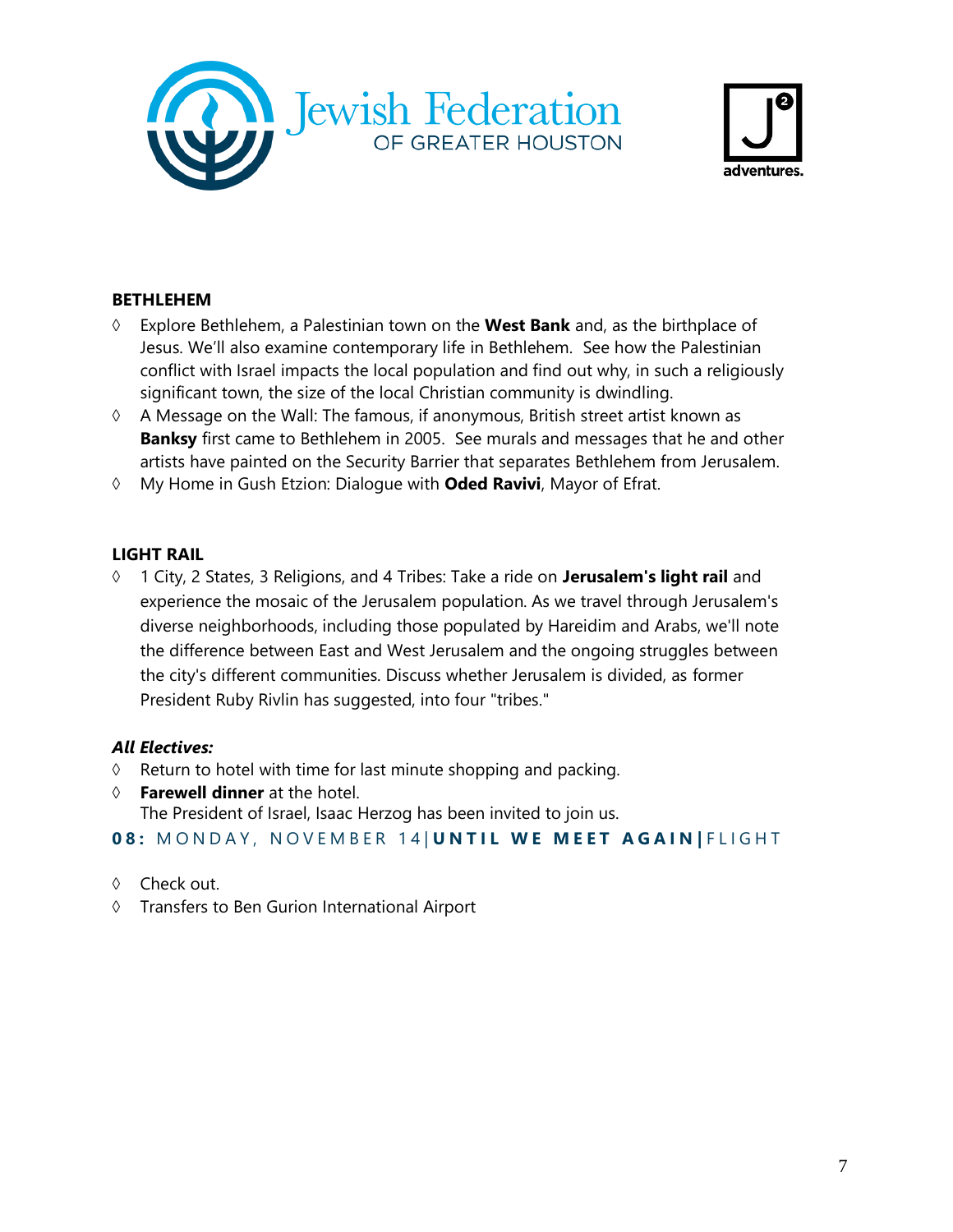



# **Sample Track Components**

# **TAPESTRY FOR THE SENSES**

Seeing and appreciating art, tasting food, hearing music, dancing (maybe…) and immersing yourself in Israeli culture- that's what you can expect on this track.

- See the latest **Street Art** and learn what it reveals about life, ideas and ideology in Israel's cultural capital.
- A showcase of Israeli fashion and jewelry design, curated by a fashion expert at **Israeli Fashion Today**.
- One of the galleries we will visit during this track will be the **Braverman Gallery,** a leading member of the contemporary art scene in Tel Aviv, specializing in video-art and installations.
- **ANU Museum of the Jewish People**, dedicated to telling their story and representing their diversity, highlighting the cultural riches of a variety of communities in different periods of history until the present day.
- Participate in a **Middle Eastern cooking workshop** with chefs at Tel Aviv's **Cooking Studio.**
- Meet winemakers and sample some of the best new Israeli wine at a **winery**.
- View a **world class art collection** in a magnificent home on the beach in Caesarea.
- Located in our new partnership city, **Petah Tikvah's Museum of Art**, a contemporary art museum featuring emerging Israeli artists in diverse media.
- After the museum, stop for a cold beer at **Jem Brewery**, a successful start-up.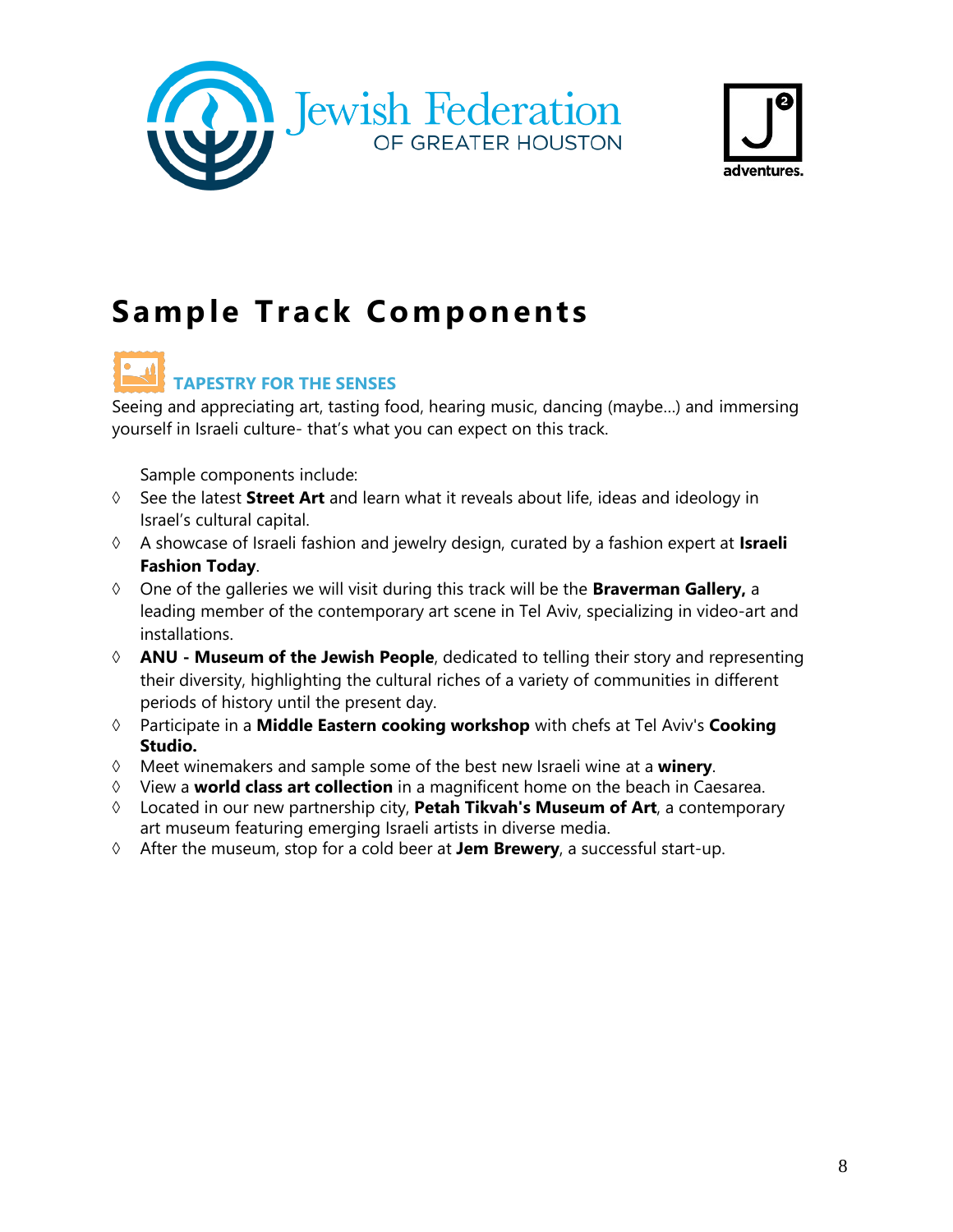



# **ISRAEL IN MOTION**

If you prefer outdoors to indoors, if you care about the environment and about your own wellness this track will be good for you.

- **Yoga Session** on the beach.
- Meet one of Israel's **Olympic** judo athletes.
- A hands-on activity at the educational agriculture farm at **Petach Tikvah,** our new sister city
- Bike or hike at source of the **Yarkon River**, once one of Israel's most polluted rivers, but community action has worked to make a significant change.
- Hike in **Nahal Katlav** in the Judean Hills from the Bar Giora Ridge to the Sorek Stream through trees, reeds, and archaeological ruins.
- Ride **ATV's** along the famous **Burma Road**, which was hastily constructed during the War of Independence in an attempt to break the siege of Jerusalem.
- **Khan Sha'ar HaGai**, is a new national memorial site situated on the main road connecting the lowlands with Jerusalem, dedicated to those who constructed this passage to Jerusalem.
- **ANU Museum of the Jewish People**, dedicated to telling their story and representing their diversity, highlighting the cultural riches of a variety of communities in different periods of history until the present day.
- Experience a game of **wheelchair basketball**. Our team will include adults and children with disabilities who are receiving life-changing support and opportunities at the **Accessible Health Zone.**
- Peace through sports can **build meaningful relationships** and can unite children from different cultures. Twinning Israelis and Palestinians can educate on the value of peace and cooperation.
- Enjoy **rowing, repelling** and more.
- Learn how Israel is seeking to make a **more sustainable planet** by leading in producing lab grown meat, and synthetic honey, fish and meat.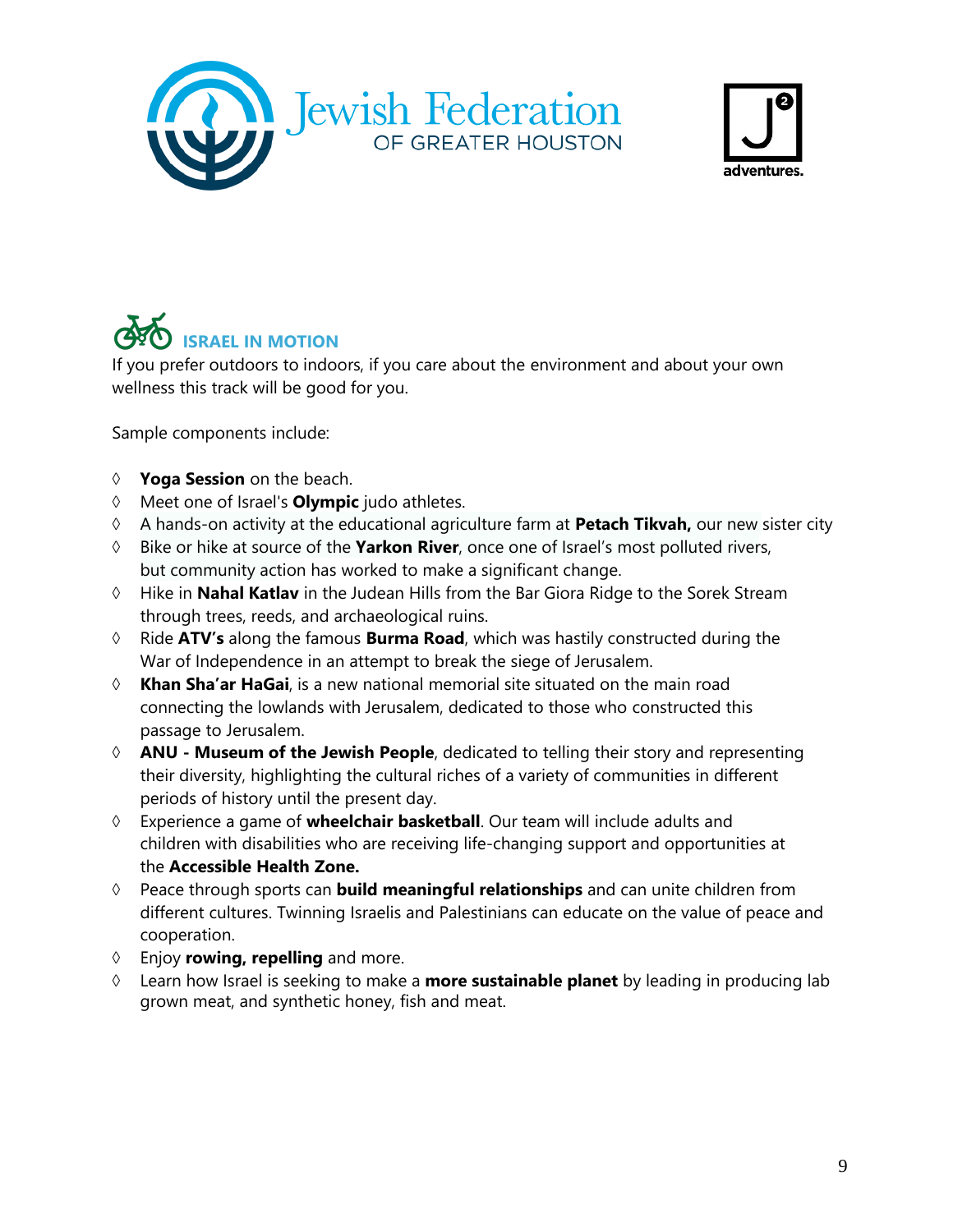





If you haven't visited Israel in the last 20 years, and you're interested in seeing two decades of change and progress, this track is for you.

- Learn about the business of cannabis by visiting a **medical cannabis farm**. Israel is a leader in this emerging industry.
- Experience the diverse Jewish story at the **ANU Museum of the Jewish People**.
- $\Diamond$  Celebrate the people and companies that are making Israel the "innovation nation" at the **Israeli Innovation Center** located at the Peres Center for Peace and Innovation.
- Tour the **White City** to see how **Bauhaus** architecture is alive and well a hundred years on. Afterwards, enjoy an ethnic tasting tour in a market.
- Experience **Meitarim** at Nacham, near Beit Shemesh. This organization is part of a nationwide network of pluralistic schools bringing Jewish-Israeli diverse populations to study in an inclusive framework.
- See the **Shafdan Wastewater** Treatment Plant, which reclaims water for agriculture from cities in the Greater Tel Aviv region is one of the largest and most advanced facilities of its kind in the world.
- Look ahead with our new partnership city-**Petach Tikvah's newest projects** and their plans for the next 20 years.
- Join the volunteer organization **Leket** Israel for a **hands-on activity**, we'll be harvesting fruits and vegetables that will be donated to the needy.
- Visit **contemporary** Israeli art galleries and meet some of the artists.
- Meet with members of the **Haredi community** and learn how they are trained to enter the modern workforce.
- Tour **Amigour**, the Jewish Agency's flagship program of housing for the elderly.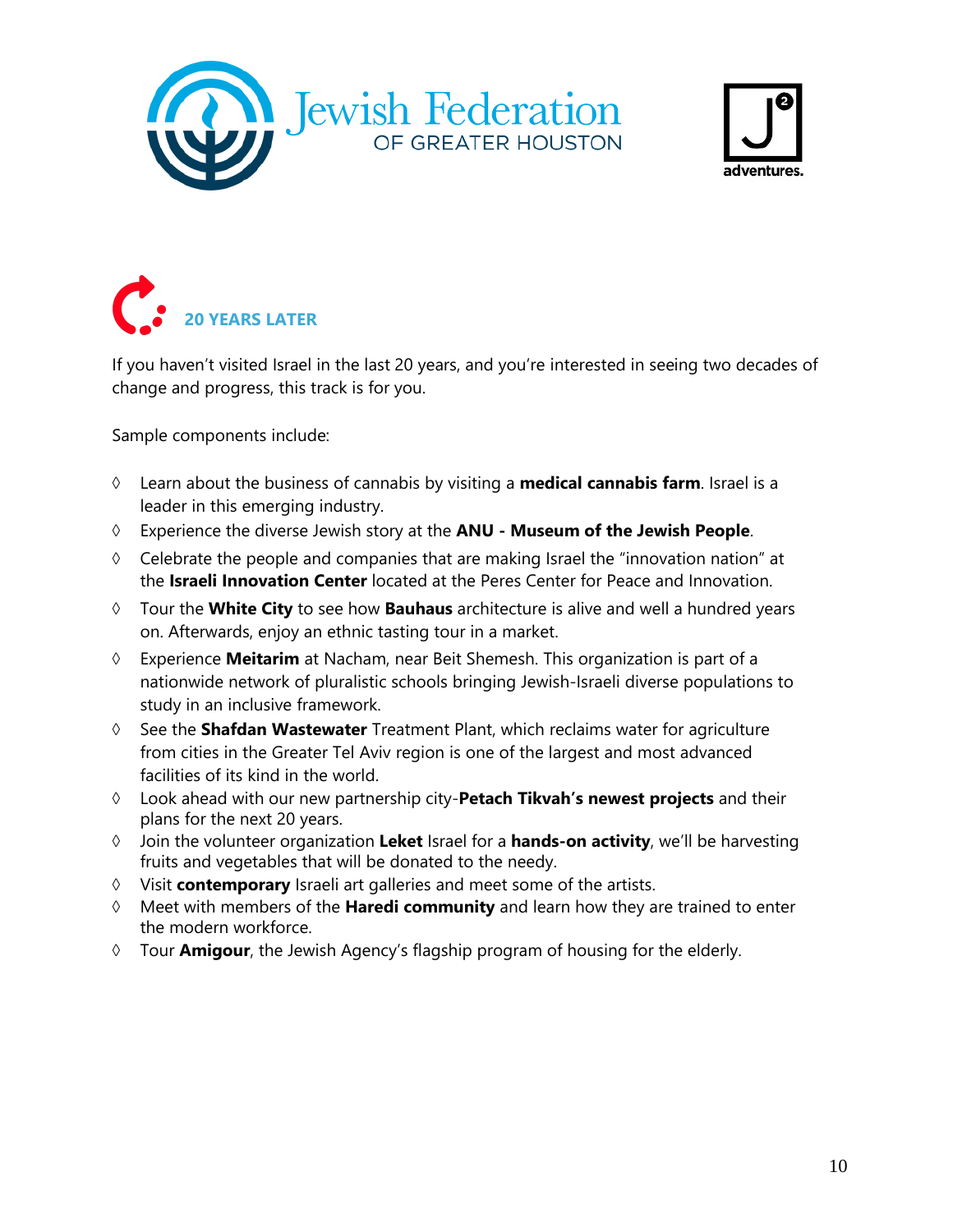





This track will deal with Israel's complex reality and dilemmas which inevitably affect the security situation internally and in the region.

Sample tracks include:

- The outcome of the spring 2021 riots. Join students in Haifa from **Leo Baeck School** for a visit to **Wadi Nisnas**, a small Arab neighborhood populated by both Christians and Muslims.
- **ANU Museum of the Jewish People**, dedicated to telling their story and representing their diversity, highlighting the cultural riches of a variety of communities in different periods of history until the present day.
- Briefing by **Avital Leibovich**, Director of AJC (American Jewish Committee) Jerusalem.
- How does **Petach Tikvah** monitor and respond to a variety of "security situations"?We'll meet commanders and volunteers; we'll see their operational headquarters and some of the equipment at their disposal.
- Israeli communities near the border with **Gaza** have endured thousands of rockets and other attacks over the last decade. We'll talk on site with **Chen Kotler Abrahams** an Israeli mother, about living and bringing up children in a place where terror and trauma are commonplace.
- **Ramallah** is the political center of the Palestinian Authority of the West Bank. Tour the city with **Rami Nazzal,** an internationally published Palestinian journalist and meet with activists for an authentic account of Palestinian life.
- $\Diamond$  Understand the realities of crossing between Israel and the areas controlled by the Palestinian Authority at the **Kalandia Checkpoint**.
- Visit the **Psagot Winery** with **Miri Maoz Ovadia**, spokesperson for the Jewish settlers of the Binyamin region. Meet **Jewish settlers** living in the heart of the Samaria/the West Bank and find out why they choose to live in these disputed and sometimes dangerous areas.
- **Shiloh** According to the Bible, before Jerusalem and the Temple were built, Jewish life and worship revolved around **Shiloh.** We'll visit the site where it is believed that the Tabernacle rested and where pilgrims came to pray and offer sacrifices.
- Learn about **religious pluralism** and diversity within the Jewish community-secular and religious Jewish and Arab populations. Hear the issues and experience impactful programs including innovative schools.